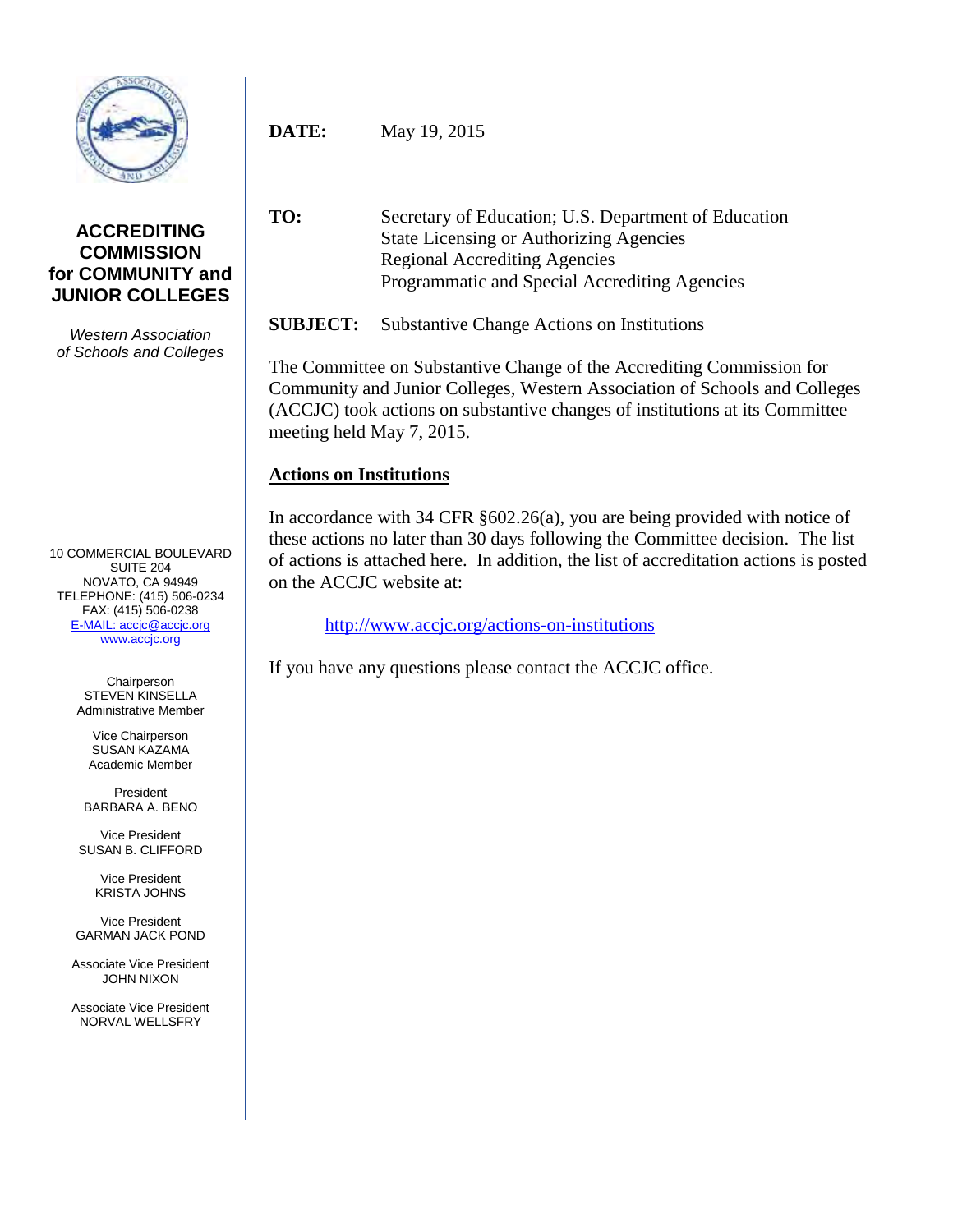## **ACCREDITING COMMISSION FOR COMMUNITY AND JUNIOR COLLEGES Substantive Change Committee Actions**

At its **May 7, 2015** meeting, the Committee on Substantive Change of the Accrediting Commission for Community and Junior Colleges, Western Association of Schools and Colleges, took the following actions:

**Butte College:** approved the proposal for the college to offer an Associate Degree in Social and Behavioral Science at 50% or more at the Glenn County Center.

**Carrington College:** approved the proposal to offer two existing Certificate of Achievement programs in Medical Assisting and Pharmacy Technology in a distance education/hybrid format.

**Citrus College:** approved the proposal for the expansion of the distance education program to include 15 associate degrees and one certificate program offered 50% or more online.

**College of Alameda:** approved the proposal for the new location at 800 Atlantic Avenue, Alameda, where the Biology, Chemistry, and Physics programs will be offered pending a site visit.

**College of San Mateo:** approved the proposal for a new Certificate of Achievement in Astroimaging and Observatory Operation.

**College of the Redwoods:** approved two proposals for 1) change in responsibility of the Mendocino Coast Education Center, and 2) expansion of the distance education program to include an additional seven degrees and one certificate program offered 50% or more online.

**College of the Siskiyous:** approved the proposal pending additional information for the expansion of the distance education program which now includes a total of 38 associate degrees and certificate programs offered 50% or more online.

**Cuyamaca College:** approved the proposal for the expansion of the distance education program to include an additional 19 associate degrees and three certificate programs offered 50% or more online.

**Foothill College:** approved the proposal for the Bachelor of Science in Dental Hygiene; a site visit is required.

**Laney College:** approved the proposal to offer 13 associate degrees and four certificate programs 50% or more through distance education.

**Mendocino College:** approved the proposal to offer programs outside the geographic region it currently serves and within the boundaries of the Redwoods Community College District service area.